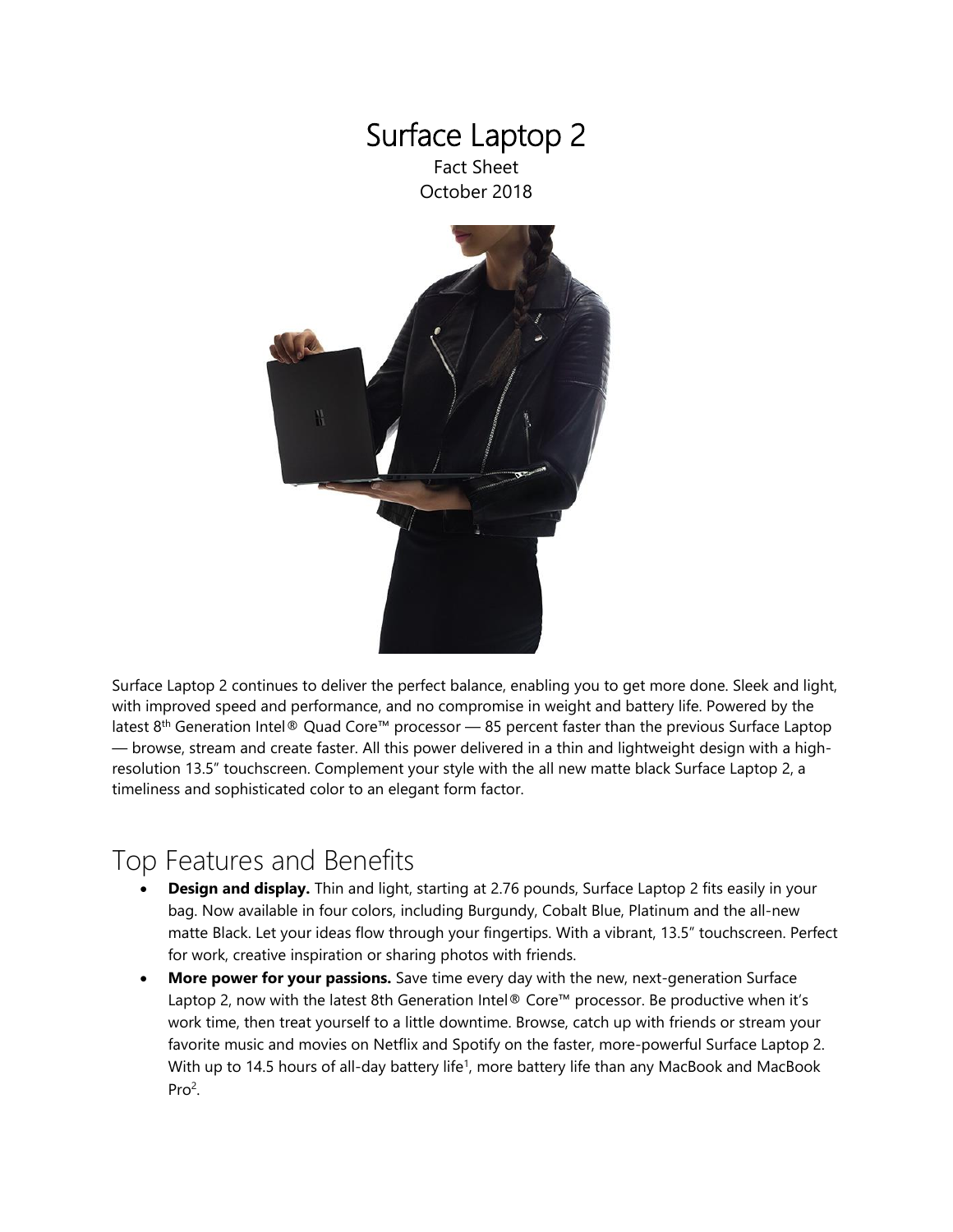- **Silence and Sound.** Surface Laptop 2 quiets the sounds you don't want to hear, while amplifying the sounds you do want to hear. You'll hear this when you close the lid or type on the keyboard; the device barely makes a sound. Stay in your flow and amplify music or movies with OmniSonic speakers, bringing the sound to life. Discreetly hidden below the keyboard yet delivers radiant sound.
- **Do more with the Windows you know.** With Windows 10 Home, enjoy the familiarity of Windows and create your best work with Office 365<sup>3</sup> on Windows. Take advantage of timesavers, including password-free Windows Hello sign-in and Cortana<sup>4</sup>, your personal intelligent assistant. And, get creative on screen with Surface Pen<sup>5</sup>. The commercial SKUs will ship with Windows 10 Pro for enterprise-grade manageability and device management security.

| <b>Operating System</b>  | Windows 10 Home (Consumer)<br>Windows 10 Pro (Commercial)<br>Microsoft Office 30-day trial                                                                                                                                                                                                              |
|--------------------------|---------------------------------------------------------------------------------------------------------------------------------------------------------------------------------------------------------------------------------------------------------------------------------------------------------|
|                          | Dimensions: 12.13" (308.02 mm) x 8.79" (223.2 mm) x 0.57"<br>(14.47 mm) thin at the back of the device and 0.39" (9.93 mm)<br>thin at the front                                                                                                                                                         |
| Exterior                 | 8th Generation Intel® Core™ i5 weight: 2.76 lbs (1.26 kg)<br>8th Generation Intel® Core™ i7 weight: 2.83 lbs (1.28 kg)                                                                                                                                                                                  |
|                          | Mechanical features: Aluminum body<br>Colors: Black, Platinum, Burgundy, Cobalt Blue                                                                                                                                                                                                                    |
| Storage                  | Solid State Drive (SSD) 128/256/512GB or 1TB SSD                                                                                                                                                                                                                                                        |
| Display                  | Screen: 13.5" PixelSense™ Display<br>Display Resolution: 2256 x 1504 (201 PPI), 3.4M Pixels<br>Aspect Ratio: 3:2<br>Touch: 10-point multitouch<br>Inking: designed together with Surface Pen<br>Corning® Gorilla® Glass 3<br>10nm Oleophobic Coating<br>100 percent sRGB color, individually calibrated |
| <b>CPU</b>               | 8th Generation Intel® Core™ i5-8250U (Consumer)<br>8th Generation Intel® Core™ i5-8350U (Commercial)<br>8th Generation Intel® Core™ i7-8650U                                                                                                                                                            |
| Graphics                 | Intel <sup>®</sup> UHD Graphics 620                                                                                                                                                                                                                                                                     |
| Memory                   | 8GB/16GB RAM 1866Mhz LPDDR3                                                                                                                                                                                                                                                                             |
| Keyboard and<br>Trackpad | Precision trackpad: 105 mm x 70 mm, glass<br>Five-finger multitouch gesture<br>Full-size backlit keyboard with soft touch feel and full 1.5mm<br>travel                                                                                                                                                 |

# Technical Specifications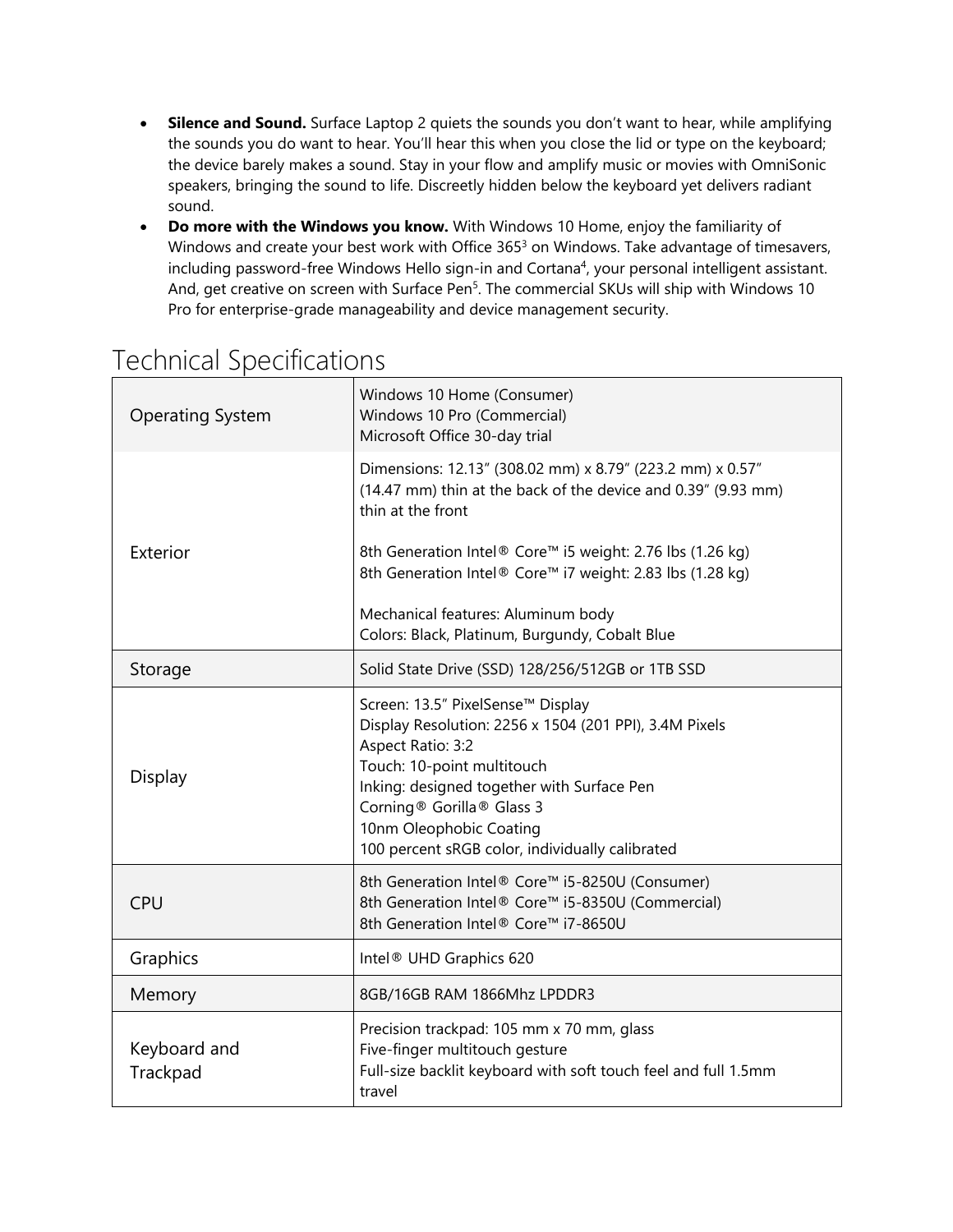|                       | Large palm rest with premium Alcantara® material for<br>maximized typing comfort                                                       |
|-----------------------|----------------------------------------------------------------------------------------------------------------------------------------|
| Security <sup>6</sup> | TPM 2.0 chip for enterprise security                                                                                                   |
|                       | Enterprise-grade protection with Windows Hello face sign-in                                                                            |
| <b>Network</b>        | Wireless Wi-Fi: IEEE802.11a/b/g/n/ac<br>Bluetooth low energy 4.1                                                                       |
| Battery               | Up to 14.5 hours of local video playback                                                                                               |
| Cameras               | Windows Hello sign-in camera<br>720p HD video camera                                                                                   |
| Audio                 | Stereo microphones<br>OmniSonic speakers with Dolby® Audio™ Premium                                                                    |
| Ports                 | Full-size USB 3.0<br>Mini DisplayPort<br>Stereo headphones/microphone jack<br>Surface Connect for magnetic power and docking           |
| Sensors               | Ambient light sensor                                                                                                                   |
| Power supply          | 44W power supply with USB charging port                                                                                                |
| In the box            | Surface Laptop 2<br>Power supply<br>Quick Start Guide<br>Safety and warranty documents                                                 |
| Surface All Access    | Now with Office 3657 and low-price plans starting at \$24.99 for<br>24 months. <sup>8</sup>                                            |
| Warranty              | One-year limited hardware warranty <sup>9</sup><br>Commercial: Advanced Exchange warranty service with<br>expedited device replacement |

## Contact Information

### **For more information, press only:**

Microsoft Media Relations, WE Communications, (425) 638-7777, rtt@we-worldwide.com

### **For more product information and images:**

Visit the Surface Newsroom at https://news.microsoft.com/presskits/surface.

#### **For more information about Surface:**

Visit Surface at [http://www.microsoft.com/surface.](http://www.microsoft.com/surface)